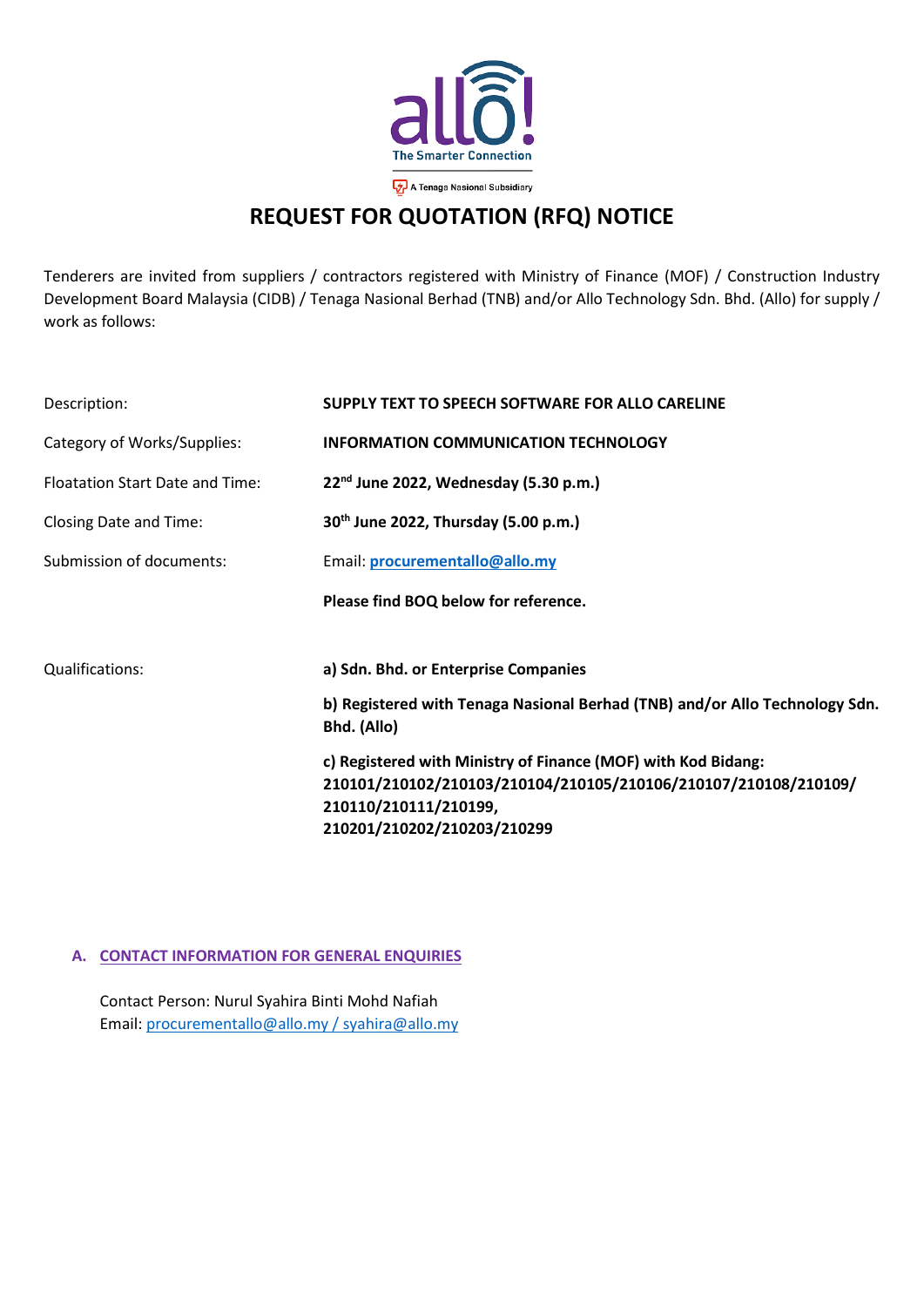## **ALLO TECHNOLOGY SDN BHD PROCUREMENT UNIT**



A Tenaga Nasional Subsidiary المراجي

### Title: **SUPPLY TEXT TO SPEECH SOFTWARE ALLO CARELINE**

|     |                                                   |     |       |                   | <b>RM</b>          |  |
|-----|---------------------------------------------------|-----|-------|-------------------|--------------------|--|
| No. | <b>Description</b>                                | Qty | U.O.M | <b>Unit Price</b> | <b>Total Price</b> |  |
|     | The speech software required below scopes;        |     |       |                   |                    |  |
|     | a. Unlimited file download (not link)             |     |       |                   |                    |  |
|     | b. Video length min 5 minutes                     |     |       |                   |                    |  |
| 1   | c. Unlimited storage to keep                      | 1   | Lot   |                   |                    |  |
|     | d. Free music track                               |     |       |                   |                    |  |
|     | e. Privacy control                                |     |       |                   |                    |  |
|     | f. Media player format: MP3                       |     |       |                   |                    |  |
|     | g. Unlimited characters (refer script attachment) |     |       |                   |                    |  |
|     |                                                   |     |       |                   |                    |  |
|     |                                                   |     |       |                   |                    |  |
|     | <b>Grand Total</b>                                |     |       |                   |                    |  |

|                                                                                                                              | <b>Compliance</b> |
|------------------------------------------------------------------------------------------------------------------------------|-------------------|
| Payment Term : Within fourty five (45) days upon invoice submission, upon<br>delivery, job completion and acceptance by Allo | Yes/No            |
| Invoicing Term: 100% payment upon work completion and Allo Technology's<br>acceptance                                        | Yes/No            |
| Delivery dateline: 14days upon PO issuance                                                                                   | Yes/No            |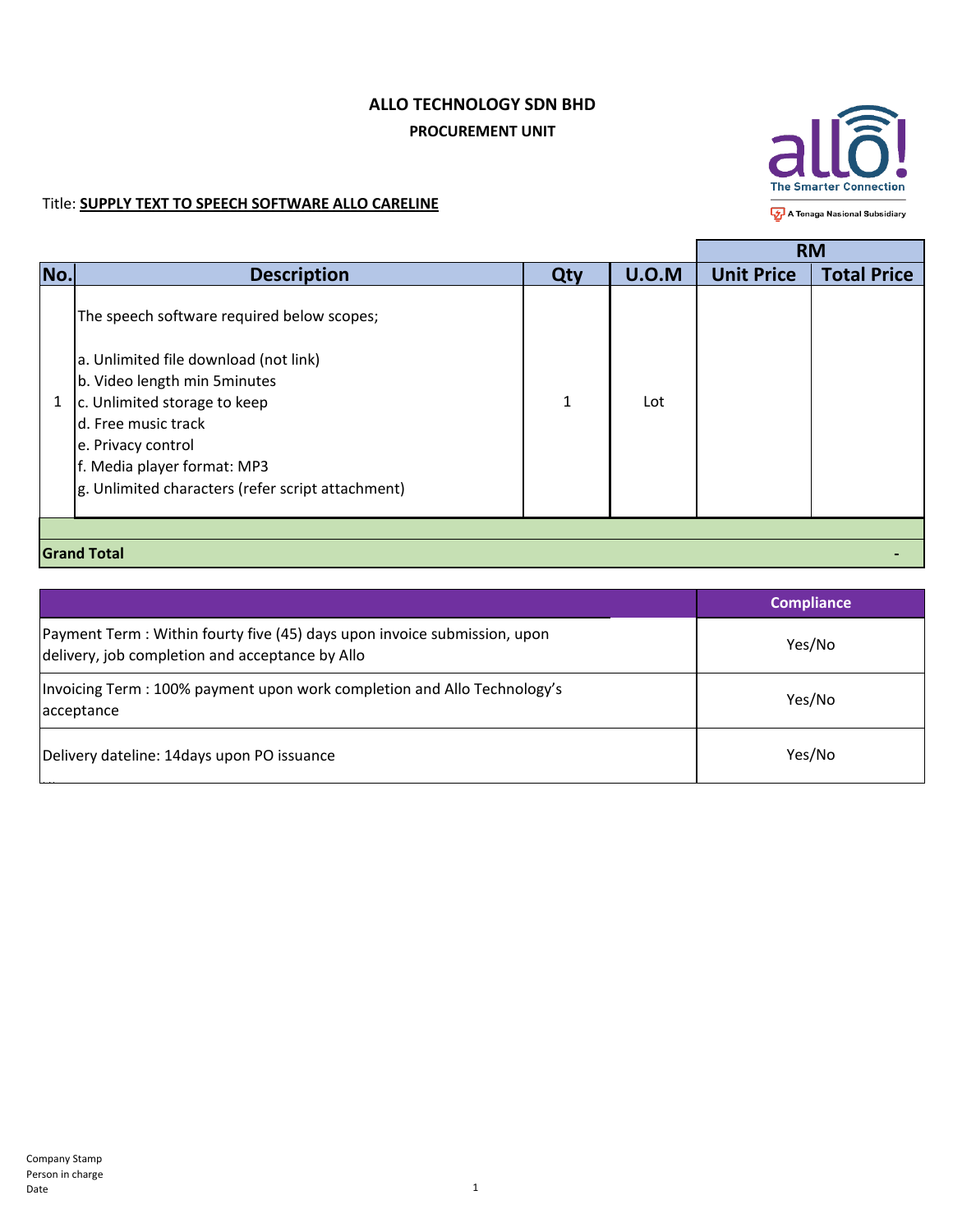| Script: "Hello! Thank you for calling Allo Language Selection |                                                              | Level 1                                          | Level 2                                                                 | Level 3                                            | Level 4                                                          | Level 5                                                    | Level 6                                                                        | Level 7             |
|---------------------------------------------------------------|--------------------------------------------------------------|--------------------------------------------------|-------------------------------------------------------------------------|----------------------------------------------------|------------------------------------------------------------------|------------------------------------------------------------|--------------------------------------------------------------------------------|---------------------|
| <b>Technology's Careline"</b>                                 | 1. Bahasa                                                    | 1.City Broadband                                 | 1. New Customer:                                                        | 1. Product/Promotion Enquiry                       | <b>Current Promotion</b>                                         | Talk to agent                                              |                                                                                |                     |
|                                                               | 2. English                                                   |                                                  | Script: If you are a new Customer: Press Script: "For enquiries on City |                                                    |                                                                  |                                                            |                                                                                |                     |
|                                                               |                                                              | Script: "For enquiries regarding City            |                                                                         | Broadband plans or current                         | Script "City Broadband offers high                               |                                                            |                                                                                |                     |
|                                                               | Script: "To continue in Bahasa Malaysia, Broadband, press 1" |                                                  |                                                                         | promotion, press 1"                                | speed broadband for homes and                                    |                                                            |                                                                                |                     |
|                                                               | press 1.                                                     |                                                  |                                                                         |                                                    | businesses with plans from 100Mbps                               |                                                            |                                                                                |                     |
|                                                               | For English, press 2.                                        |                                                  |                                                                         |                                                    | up to 1Gbps. For businesses that need                            |                                                            |                                                                                |                     |
|                                                               |                                                              |                                                  |                                                                         |                                                    | more bandwidth, our City Broadband                               |                                                            |                                                                                |                     |
|                                                               |                                                              |                                                  |                                                                         |                                                    | Enterprise offers plans up to 5Gbps.                             |                                                            |                                                                                |                     |
|                                                               |                                                              |                                                  |                                                                         |                                                    | Sign up today at citybroadband.my"                               |                                                            |                                                                                |                     |
|                                                               |                                                              |                                                  |                                                                         |                                                    |                                                                  |                                                            |                                                                                |                     |
|                                                               |                                                              |                                                  |                                                                         |                                                    | Additional script when there's                                   |                                                            |                                                                                |                     |
|                                                               |                                                              |                                                  |                                                                         |                                                    | ongoing promo - Oct - Dec: "Triple<br>your speed from 100Mbps to |                                                            |                                                                                |                     |
|                                                               |                                                              |                                                  |                                                                         |                                                    | 300Mbps at just RM109 and                                        |                                                            |                                                                                |                     |
|                                                               |                                                              |                                                  |                                                                         |                                                    | experience a boost like no other. Sign                           |                                                            |                                                                                |                     |
|                                                               |                                                              |                                                  |                                                                         |                                                    | up today!"                                                       |                                                            |                                                                                |                     |
|                                                               |                                                              |                                                  |                                                                         |                                                    |                                                                  |                                                            |                                                                                |                     |
|                                                               |                                                              |                                                  |                                                                         |                                                    | "If you'd like to talk to our agent,                             |                                                            |                                                                                |                     |
|                                                               |                                                              |                                                  |                                                                         |                                                    | please press 1"                                                  |                                                            |                                                                                |                     |
|                                                               |                                                              |                                                  |                                                                         |                                                    |                                                                  |                                                            |                                                                                |                     |
|                                                               |                                                              |                                                  |                                                                         |                                                    |                                                                  |                                                            |                                                                                |                     |
|                                                               |                                                              |                                                  |                                                                         |                                                    |                                                                  |                                                            |                                                                                |                     |
|                                                               |                                                              |                                                  |                                                                         |                                                    |                                                                  |                                                            |                                                                                |                     |
|                                                               |                                                              |                                                  |                                                                         |                                                    |                                                                  |                                                            |                                                                                |                     |
|                                                               |                                                              |                                                  | 2. Existing Customer                                                    | Enter Customer Id                                  |                                                                  | 1. Outstanding Balance Enquiry                             |                                                                                |                     |
|                                                               |                                                              |                                                  | Script: If you are an existing Customer:                                | Script: Please enter last 9 Digits of your         |                                                                  |                                                            | Revert back to Main Menu                                                       |                     |
|                                                               |                                                              |                                                  | ress <sub>2</sub>                                                       | lustomer Id followed by #; Customer id             |                                                                  | Script: To know your current outstanding Balance Press 1   |                                                                                |                     |
|                                                               |                                                              |                                                  |                                                                         | can be found in your invoice and starts<br>with PA |                                                                  | 2. Last Invoice Amount                                     | Script: To go back to main menu press 9                                        |                     |
|                                                               |                                                              |                                                  |                                                                         |                                                    |                                                                  |                                                            | (takes back to Level 5)                                                        |                     |
|                                                               |                                                              |                                                  |                                                                         |                                                    |                                                                  | Script: To know your last invoice amount: Press 2          |                                                                                |                     |
|                                                               |                                                              |                                                  |                                                                         |                                                    |                                                                  |                                                            | Billing Issue/Payment Channel/Current Bill                                     |                     |
|                                                               |                                                              |                                                  |                                                                         |                                                    | 1. Confirmation of Customer Id:                                  | 3. Other Billing Enquiry                                   | Script: "To make your payment, you can log into your User Portal account. If   | User Portal/Talk to |
|                                                               |                                                              |                                                  |                                                                         |                                                    | Script: Press 1 to confirm                                       | Script: "For any other billing related enquiries, press 3" | you'd like to speak to our agent regarding any issues on your current bill,    | agent               |
|                                                               |                                                              |                                                  |                                                                         |                                                    |                                                                  |                                                            | please press 1"                                                                |                     |
|                                                               |                                                              |                                                  |                                                                         |                                                    |                                                                  | 4. Report on service issue                                 |                                                                                |                     |
|                                                               |                                                              |                                                  |                                                                         |                                                    |                                                                  |                                                            | Talk to agent                                                                  |                     |
|                                                               |                                                              |                                                  |                                                                         |                                                    |                                                                  | Script: "To report any service interruption, press 4"      |                                                                                |                     |
|                                                               |                                                              |                                                  |                                                                         |                                                    |                                                                  | 5. Installation/Status                                     |                                                                                |                     |
|                                                               |                                                              |                                                  |                                                                         |                                                    |                                                                  | Script: "For enquiries regarding installation or           | Talk to agent                                                                  |                     |
|                                                               |                                                              |                                                  |                                                                         |                                                    | 2. Renter Customer Id:                                           | subscription status, press 5"                              | Upgrading/Relocation                                                           |                     |
|                                                               |                                                              |                                                  |                                                                         |                                                    | Script: Press 2 to reneter                                       | 6. Upgrading/Relocation                                    |                                                                                |                     |
|                                                               |                                                              |                                                  |                                                                         |                                                    | (takes the User back to previous step:                           | Script: "If you'd like to modify your current plan or      | Script: "For plan modification or relocation, kindly log into your User Portal | User Portal         |
|                                                               |                                                              |                                                  |                                                                         |                                                    | Level 3)                                                         | relocate to a new location, press 6"                       | account and submit your request in there. Thank you."                          |                     |
|                                                               |                                                              |                                                  |                                                                         |                                                    |                                                                  |                                                            | 1. Call Centre Agent                                                           | 1. Divert to voice  |
|                                                               |                                                              |                                                  |                                                                         |                                                    |                                                                  |                                                            | Script: "For feedbacks on our Careline's agent, press 1"                       | nessage             |
|                                                               |                                                              |                                                  |                                                                         |                                                    |                                                                  |                                                            | 2. Dealer                                                                      | 2. Talk to agent    |
|                                                               |                                                              |                                                  |                                                                         |                                                    |                                                                  | 7. Feedback on Service                                     | Script: "For feedbacks on our Dealer, press 2"                                 |                     |
|                                                               |                                                              |                                                  |                                                                         |                                                    |                                                                  | Script: "If you'd like to give your feedback on City       | 3. Installer<br>Script: "For feedbacks on our Installer, press 3"              |                     |
|                                                               |                                                              |                                                  |                                                                         |                                                    |                                                                  | Broadband's service, press 7"                              | 4. Allo Staff                                                                  |                     |
|                                                               |                                                              |                                                  |                                                                         |                                                    |                                                                  |                                                            | Script: "For feedbacks on Allo's staffs, press 4"                              |                     |
|                                                               |                                                              |                                                  |                                                                         |                                                    |                                                                  |                                                            | 5. Allo service                                                                |                     |
|                                                               |                                                              |                                                  |                                                                         |                                                    |                                                                  |                                                            | Script: "For feedbacks on our services, press 5"                               |                     |
|                                                               |                                                              |                                                  |                                                                         |                                                    |                                                                  | 8. Others                                                  | <b>Talk to Agent</b>                                                           |                     |
|                                                               |                                                              |                                                  |                                                                         |                                                    |                                                                  |                                                            |                                                                                |                     |
|                                                               |                                                              | 2. Enterprise/Wholesale Connectivity             | 1. General Enquiry                                                      | Talk to Agent                                      |                                                                  | Script: "For others, press 8"                              |                                                                                |                     |
|                                                               |                                                              |                                                  | cript: "For general enquiries about                                     |                                                    |                                                                  |                                                            |                                                                                |                     |
|                                                               |                                                              | Script: "For enquiries relating to Enterprise or | our offerings, press 1"                                                 |                                                    |                                                                  |                                                            |                                                                                |                     |
|                                                               |                                                              | <b>Wholesale Connectivity, press 2"</b>          | 2. Billing Enquiry                                                      | Talk to Agent                                      |                                                                  |                                                            |                                                                                |                     |
|                                                               |                                                              |                                                  | Script: "For billing enquiries, press 2"                                |                                                    |                                                                  |                                                            |                                                                                |                     |
|                                                               |                                                              |                                                  | 3. Report on service issue                                              | <b>Talk to Agent</b>                               |                                                                  |                                                            |                                                                                |                     |
|                                                               |                                                              |                                                  |                                                                         |                                                    |                                                                  |                                                            |                                                                                |                     |
|                                                               |                                                              |                                                  | Script: "To report any service                                          |                                                    |                                                                  |                                                            |                                                                                |                     |
|                                                               |                                                              |                                                  | interruption, press 3"                                                  |                                                    |                                                                  |                                                            |                                                                                |                     |
|                                                               |                                                              |                                                  |                                                                         |                                                    |                                                                  |                                                            |                                                                                |                     |
|                                                               |                                                              |                                                  | 4. Feedback on Service                                                  | <b>Talk to Agent</b>                               |                                                                  |                                                            |                                                                                |                     |
|                                                               |                                                              |                                                  | Script: "If you'd like to give your                                     |                                                    |                                                                  |                                                            |                                                                                |                     |
|                                                               |                                                              |                                                  | feedback on Allo's connectivity                                         |                                                    |                                                                  |                                                            |                                                                                |                     |
|                                                               |                                                              |                                                  | services, press 4"                                                      |                                                    |                                                                  |                                                            |                                                                                |                     |
|                                                               |                                                              |                                                  |                                                                         |                                                    |                                                                  |                                                            |                                                                                |                     |
|                                                               |                                                              |                                                  | 5. Others                                                               | Talk to Agent                                      |                                                                  |                                                            |                                                                                |                     |
|                                                               |                                                              |                                                  |                                                                         |                                                    |                                                                  |                                                            |                                                                                |                     |
|                                                               |                                                              |                                                  | Script: "For others, press 5"                                           |                                                    |                                                                  |                                                            |                                                                                |                     |
|                                                               |                                                              |                                                  |                                                                         |                                                    |                                                                  |                                                            |                                                                                |                     |
|                                                               |                                                              | 3. Others                                        | Talk to Agent                                                           |                                                    |                                                                  |                                                            |                                                                                |                     |
|                                                               |                                                              |                                                  |                                                                         |                                                    |                                                                  |                                                            |                                                                                |                     |
|                                                               |                                                              | Script: "For any other issues, press 3"          |                                                                         |                                                    |                                                                  |                                                            |                                                                                |                     |
|                                                               |                                                              |                                                  |                                                                         |                                                    |                                                                  |                                                            |                                                                                |                     |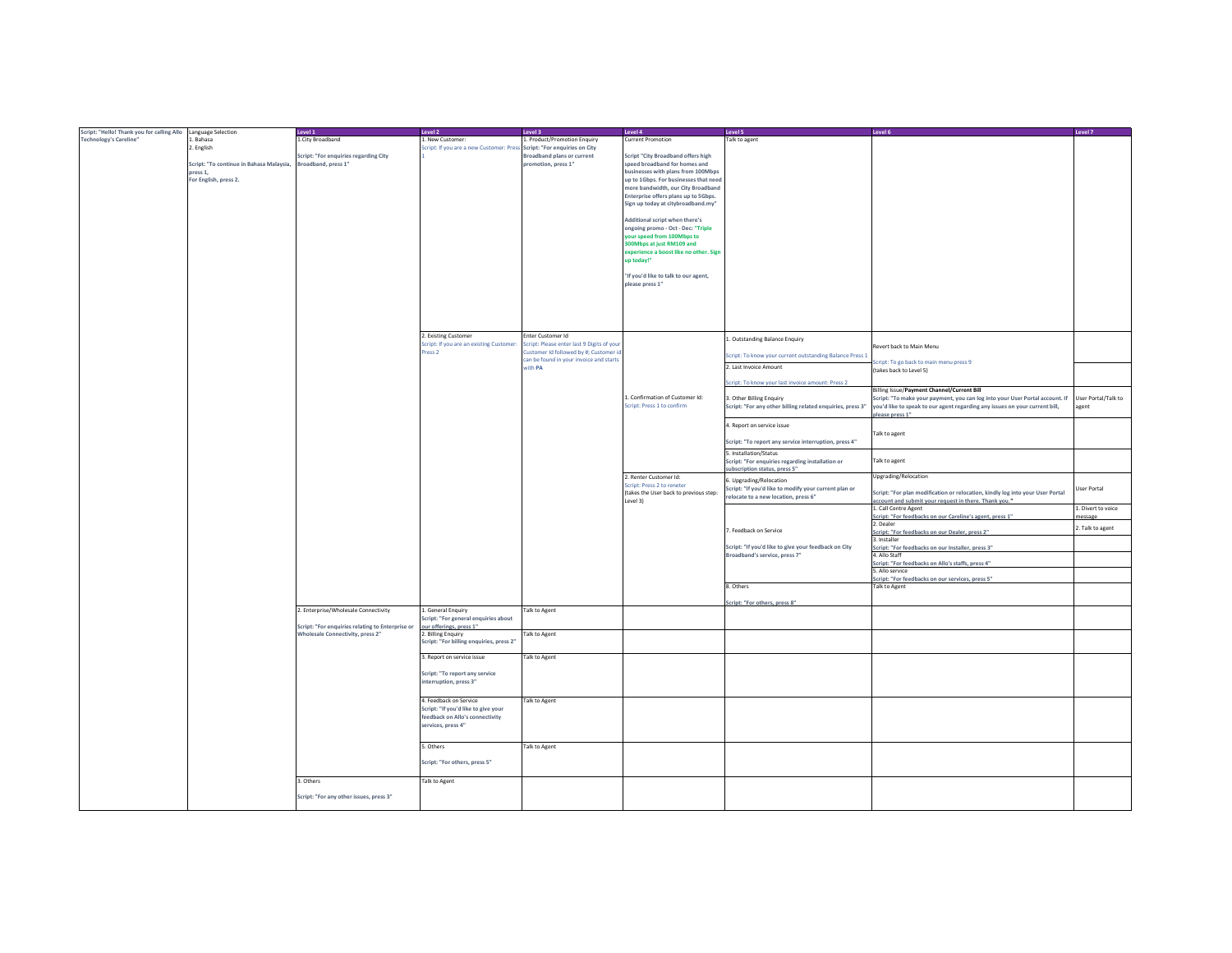#### **Additional scripts:**



| English                                                                       | <b>Malav</b>                                                                        |
|-------------------------------------------------------------------------------|-------------------------------------------------------------------------------------|
| We're sorry, we are currently experiencing high volume of calls.              | Harap maaf, kami sedang menerima jumlah panggilan yang banyak. Sila cuba sebentar   |
| Please try again later.                                                       | lagi.                                                                               |
|                                                                               |                                                                                     |
| We're sorry, we are currently experiencing high volume of calls.              | Harap maaf, kami sedang menerima jumlah panggilan yang banyak. Agen kami akan       |
| Our agent will be with you shortly. Thank you for your patience.              | melayan anda sebentar lagi. Terima kasih.                                           |
| We're sorry, we are currently experiencing high volume of calls.              |                                                                                     |
| Your estimation waiting time is at <pause-to include="" number=""></pause-to> | Harap maaf, kami sedang menerima jumlah panggilan yang banyak. Anggaran masa        |
| minutes                                                                       | menunggu anda ialah selama <pause -="" include="" number="" to=""> minit.</pause>   |
| Please key in your MyKad number or Passport Number which is                   | Sila masukkan nombor kad pengenalan atau passport yang didaftarkan kepada akaun     |
| registered to your account.                                                   | anda.                                                                               |
| One                                                                           | Satu                                                                                |
| Two                                                                           | Dua                                                                                 |
| Three<br>Four                                                                 | Tiga<br>Empat                                                                       |
| Five                                                                          | Lima                                                                                |
| Ten                                                                           | Sepuluh                                                                             |
| Fifteen                                                                       | Lima Belas                                                                          |
| We hope that your queries have been resolved. Please rate our                 |                                                                                     |
| services on a scale of 1 to 10, with 1 being highly dissastisfied             | Kami harap isu anda telah terjawab. Sila nilai servis kami dari skala 1 hingga 10.1 |
| and 10 for extremely satisfied.                                               | menandakan anda sangat tidak berpuas hati, dan 10 jika anda sangat berpuas hati.    |
| <if 1-4="" choose="" customer=""></if>                                        | <if 1-4="" choose="" customer=""></if>                                              |
| We are sorry to hear that you are dissatisfied. Help us improve               | Kami kesal anda tidak berpuas hati dengan perkhidmatan kami. Bantu kami untuk       |
| by telling us the reason:                                                     | memperbaiki perkhidmatan kami. Sila nyatakan sebabnya:                              |
|                                                                               |                                                                                     |
| 1. Press 1 for slow connection                                                |                                                                                     |
| 2. Press 2 for intermittent issue                                             | 1. Tekan 1 untuk sambungan Internet perlahan                                        |
| 3. Press 3 for coverage issue                                                 | 2. Tekan 2 untuk isu sambungan Internet terputus-putus                              |
| 4. Press 4 for poor customer service                                          | 3. Tekan 3 untuk isu liputan                                                        |
| 5. Press 5 for incompetent agent                                              | 4. Tekan 4 untuk perkhidmatan pelanggan yang lemah                                  |
| 6. Press 6 for incompetent installer or technician                            | 5. Tekan 5 untuk ejen yang tidak cekap                                              |
| 7. Press 7 for disatisfaction with dealers                                    | 6. Tekan 6 untuk pemasang atau juruteknik yang tidak cekap                          |
| 8. Press 8 for limited offerings                                              | 7. Tekan 7 untuk masalah berkaitan dengan peniaga berdaftar kami                    |
| 9. Press 9 for billing issues                                                 | 8. Tekan 8 untuk tawaran terhad                                                     |
| 10. Press 0 for limited communication channels.                               | 9. Tekan 9 untuk isu pengebilan                                                     |
|                                                                               | 10. Tekan 0 untuk saluran komunikasi terhad.                                        |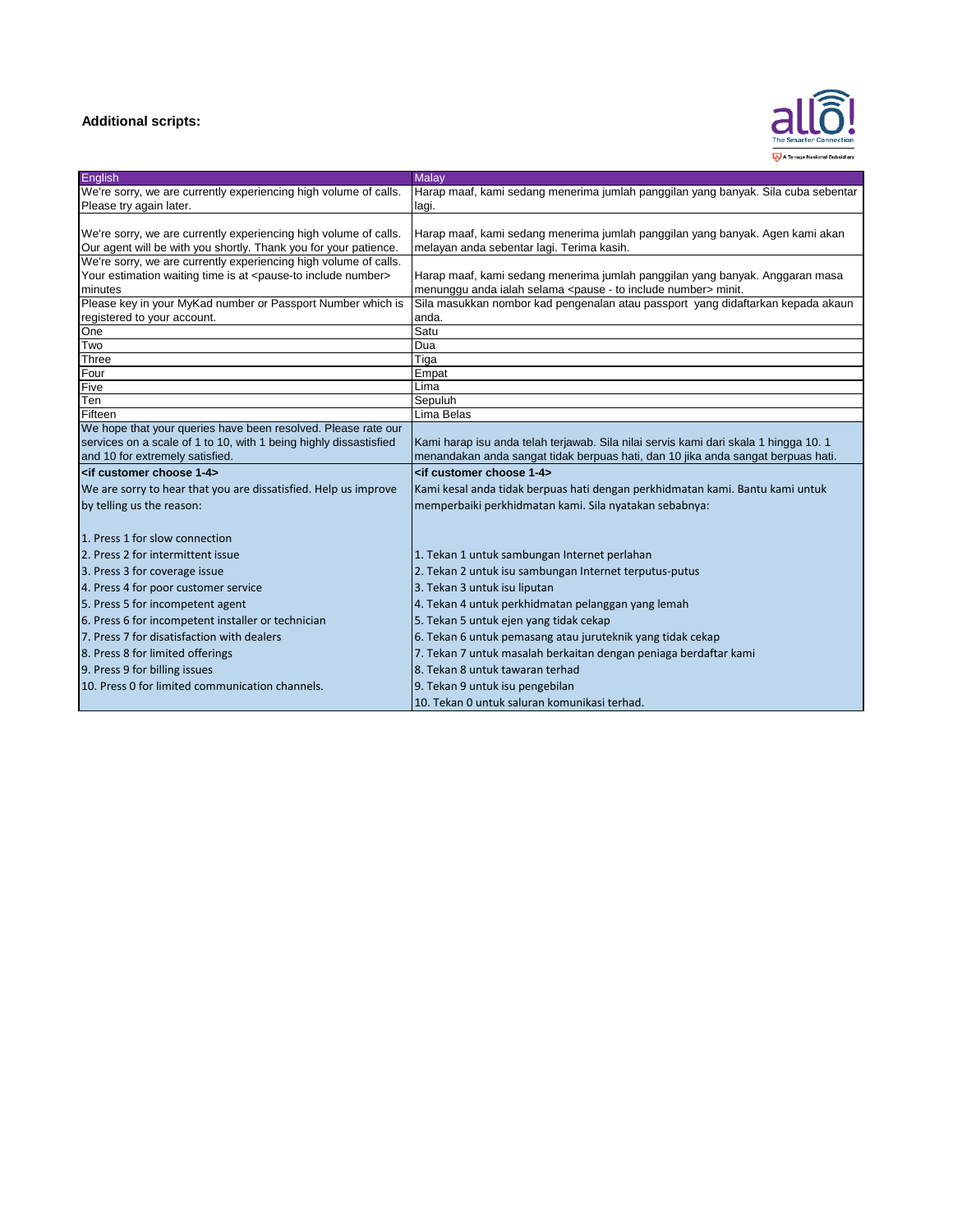

| <b>IVR Tree</b> | Language        |                                      |                     |                 |                                      |                     |  |
|-----------------|-----------------|--------------------------------------|---------------------|-----------------|--------------------------------------|---------------------|--|
| <b>Mapping</b>  | <b>ENGLISH</b>  |                                      |                     |                 | <b>BAHASA</b>                        | <b>Remark</b>       |  |
| (If applicable) | <b>FILENAME</b> | <b>Name</b>                          | <b>TEXT</b>         | <b>FILENAME</b> | <b>Name</b>                          | <b>TEXT</b>         |  |
|                 | <b>OEN</b>      | 00 010 000 10                        | zero                | <b>OBH</b>      | 00 020 000 10                        | kosong              |  |
|                 | 1EN             | 00 010 001 10                        | one (male)          | 1BH             | 00 020 001 10                        | satu (lelaki)       |  |
|                 | 2EN             | 00 010 001 12                        | one (female)        | 2BH             | 00 020 001 12                        | satu (wanita)       |  |
|                 |                 | 00 010 001 14                        |                     |                 | 00 020 001 14                        |                     |  |
|                 | 3EN             |                                      | one (neuter gender) | 3BH             |                                      | satu (bukan binari) |  |
|                 | 4EN             | 00 010 002 10                        | two (male)          | 4BH             | 00 020 002 10                        | dua (lelaki)        |  |
|                 | 5EN             | 00 010 002 12                        | two (female)        | 5BH             | 00 020 002 12                        | dua (wanita)        |  |
|                 | 6EN             | 00 010 002 14                        | two (neuter gender) | 6BH             | 00 020 002 14                        | dua (bukan binari)  |  |
|                 | 7EN             | 00 010 003 10                        | three               | 7BH             | 00 020 003 10                        | tiga                |  |
|                 | 8EN             | 00 010 004 10                        | four                | 8BH             | 00 020 004 10                        | empat               |  |
|                 | 9EN             | 00 010 005 10                        | five                | 9BH             | 00 020 005 10                        | lima                |  |
|                 | <b>10EN</b>     | 00 010 006 10                        | six                 | 10BH            | 00 020 006 10                        | enam                |  |
|                 | <b>11EN</b>     | 00 010 007 10                        | seven               | 11BH            | 00 020 007 10                        | tujuh               |  |
|                 | 12EN            | 00 010 008 10                        | eight               | 12BH            | 00 020 008 10                        | lapan               |  |
|                 | <b>13EN</b>     | 00 010 009 10                        | nine                | 13BH            | 00 020 009 10                        | sembilan            |  |
|                 | <b>14EN</b>     | 00 010 010 10                        | ten                 | 14BH            | 00 020 010 10                        | sepuluh             |  |
|                 | <b>15EN</b>     | 00 010 011 10                        |                     |                 | 00 020 011 10                        |                     |  |
|                 |                 |                                      | eleven              | 15BH            |                                      | sebelas             |  |
|                 | <b>16EN</b>     | 00 010 012 10                        | twelve              | 16BH            | 00 020 012 10                        | dua belas           |  |
|                 | <b>17EN</b>     | 00 010 013 10                        | thirteen            | 17BH            | 00 020 013 10                        | tiga belas          |  |
|                 | <b>18EN</b>     | 00 010 014 10                        | fourteen            | 18BH            | 00 020 014 10                        | empat belas         |  |
|                 | <b>19EN</b>     | 00 010 015 10                        | fifteen             | 19BH            | 00 020 015 10                        | lima belas          |  |
|                 | <b>20EN</b>     | 00 010 016 10                        | sixteen             | 20BH            | 00 020 016 10                        | enam belas          |  |
|                 | <b>21EN</b>     | 00 010 017 10                        | seventeen           | <b>21BH</b>     | 00 020 017 10                        | tujuh belas         |  |
|                 | <b>22EN</b>     | 00 010 018 10                        | eighteen            | 22BH            | 00 020 018 10                        | lapan belas         |  |
|                 | <b>23EN</b>     | 00 010 019 10                        |                     | 23BH            | 00 020 019 10                        | sembilan belas      |  |
|                 |                 |                                      | nineteen            |                 |                                      |                     |  |
|                 | <b>24EN</b>     | 00 010 022 10                        | twenty              | 24BH            | 00 020 022 10                        | dua puluh           |  |
|                 | <b>25EN</b>     | 00 010 023 10                        | thirty              | 25BH            | 00 020 023 10                        | tiga puluh          |  |
|                 | <b>26EN</b>     | 00 010 024 10                        | forty               | 26BH            | 00 020 024 10                        | empat puluh         |  |
|                 | <b>27EN</b>     | 00 010 025 10                        | fifty               | <b>27BH</b>     | 00 020 025 10                        | lima puluh          |  |
|                 | <b>28EN</b>     | 00 010 026 10                        | sixty               | <b>28BH</b>     | 00 020 026 10                        | enam puluh          |  |
|                 | <b>29EN</b>     | 00 010 027 10                        | seventy             | 29BH            | 00 020 027 10                        | tujuh puluh         |  |
|                 |                 | 00 010 028 10                        |                     |                 | 00 020 028 10                        |                     |  |
|                 | <b>30EN</b>     |                                      | eigthy              | 30BH            |                                      | lapan puluh         |  |
|                 | <b>31EN</b>     | 00 010 029 10                        | ninety              | 31BH            | 00 020 029 10                        | sembilan puluh      |  |
|                 | <b>32EN</b>     | 00 010 031 10                        | hundred             | <b>32BH</b>     | 00 020 031 10                        | seratus             |  |
|                 | 33EN            | 00 011 004 22                        | thousands           | 33BH            | 00 021 004 22                        | seribu              |  |
|                 | <b>34EN</b>     | 00 011 004 12                        | thousand            | <b>34BH</b>     | 00 021 004 12                        | seribu              |  |
|                 | <b>35EN</b>     | 00 010 032 10                        | two hundred         | <b>35BH</b>     | 00 020 032 10                        | dua ribu            |  |
|                 | <b>36EN</b>     | 00 010 033 10                        | three hundred       | <b>36BH</b>     | 00 020 033 10                        | tiga ribu           |  |
|                 |                 | 00 010 034 10                        | four hundred        | 37BH            | 00 020 034 10                        |                     |  |
|                 | <b>37EN</b>     |                                      |                     |                 |                                      | empat ribu          |  |
|                 | <b>38EN</b>     | 00 010 035 10                        | five hundred        | 38BH            | 00 020 035 10                        | lima ribu           |  |
|                 | <b>39EN</b>     | 00 010 036 10                        | six hundred         | 39BH            | 00 020 036 10                        | enam ribu           |  |
|                 | <b>40EN</b>     | 00 010 037 10                        | seven hundred       | 40BH            | 00 020 037 10                        | tujuh ribu          |  |
|                 | <b>41EN</b>     | 00 010 038 10                        | eight hundred       | <b>41BH</b>     | 00 020 038 10                        | lapan ribu          |  |
|                 | 42EN            | 00 010 039 10                        | nine hundred        | 42BH            | 00 020 039 10                        | sembilan ribu       |  |
|                 | 43EN            | 00 010 201 20                        | january             | 43BH            | 00 020 201 20<br>Ш                   | januari             |  |
|                 | <b>44EN</b>     | 00 010 202 20<br>$\vert \vert \vert$ | february            | <b>44BH</b>     | 00 020 202 20<br>11 I I              | februari            |  |
|                 | <b>45EN</b>     | 00 010 203 20                        |                     | 45BH            | 00 020 203 20                        |                     |  |
|                 |                 |                                      | march               |                 |                                      | mac                 |  |
|                 | <b>46EN</b>     | 00 010 204 20                        | april               | 46BH            | 00 020 204 20<br>Ш                   | april               |  |
|                 | <b>47EN</b>     | 00 010 205 20                        | may                 | 47BH            | 00 020 205 20<br>$\vert \vert \vert$ | mei                 |  |
|                 | <b>48EN</b>     | 00 010 206 20                        | june                | 48BH            | 00 020 206 20<br>$\mathbf{H}$        | jun                 |  |
|                 | <b>49EN</b>     | 00 010 207 20                        | july                | 49BH            | 00 020 207 20                        | julai               |  |
|                 | <b>50EN</b>     | 00 010 208 20                        | august              | <b>50BH</b>     | 00 020 208 20<br>Ш                   | ogos                |  |
|                 | <b>51EN</b>     | 00 010 209 20                        | september           | 51BH            | 00 020 209 20<br>Ш                   | semptember          |  |
|                 | <b>52EN</b>     | 00 010 210 20                        | octember            | <b>52BH</b>     | 00 020 210 20<br>1 L I               | oktober             |  |
|                 |                 |                                      |                     |                 | 00 020 211 20<br>Ш                   |                     |  |
|                 | <b>53EN</b>     | 00 010 211 20                        | november            | <b>53BH</b>     |                                      | november            |  |
|                 | <b>54EN</b>     | 00 010 212 20                        | december            | <b>54BH</b>     | 00 020 212 20<br>П                   | disember            |  |
|                 | <b>55EN</b>     | 00 010 101 20                        | first               | <b>55BH</b>     | 00 020 101 20                        | pertama             |  |
|                 | <b>56EN</b>     | 00 010 102 20                        | second              | <b>56BH</b>     | 00 020 102 20                        | kedua               |  |
|                 | <b>57EN</b>     | 00 010 103 20                        | third               | <b>57BH</b>     | 00 020 103 20                        | ketiga              |  |
|                 | <b>58EN</b>     | 00 010 104 20                        | fourth              | <b>58BH</b>     | 00 020 104 20                        | keempat             |  |
|                 | <b>59EN</b>     | 00 010 105 20                        | fifth               | <b>59BH</b>     | 00 020 105 20                        | kelima              |  |
|                 | <b>60EN</b>     | 00 010 106 20                        |                     | 60BH            | 00 020 106 20                        |                     |  |
|                 |                 |                                      | sixth               |                 |                                      | keenam              |  |
|                 | <b>61EN</b>     | 00 010 107 20                        | seventh             | 61BH            | 00 020 107 20                        | ketujuh             |  |
|                 | <b>62EN</b>     | 00 010 108 20                        | eighth              | 62BH            | 00 020 108 20                        | kelapan             |  |